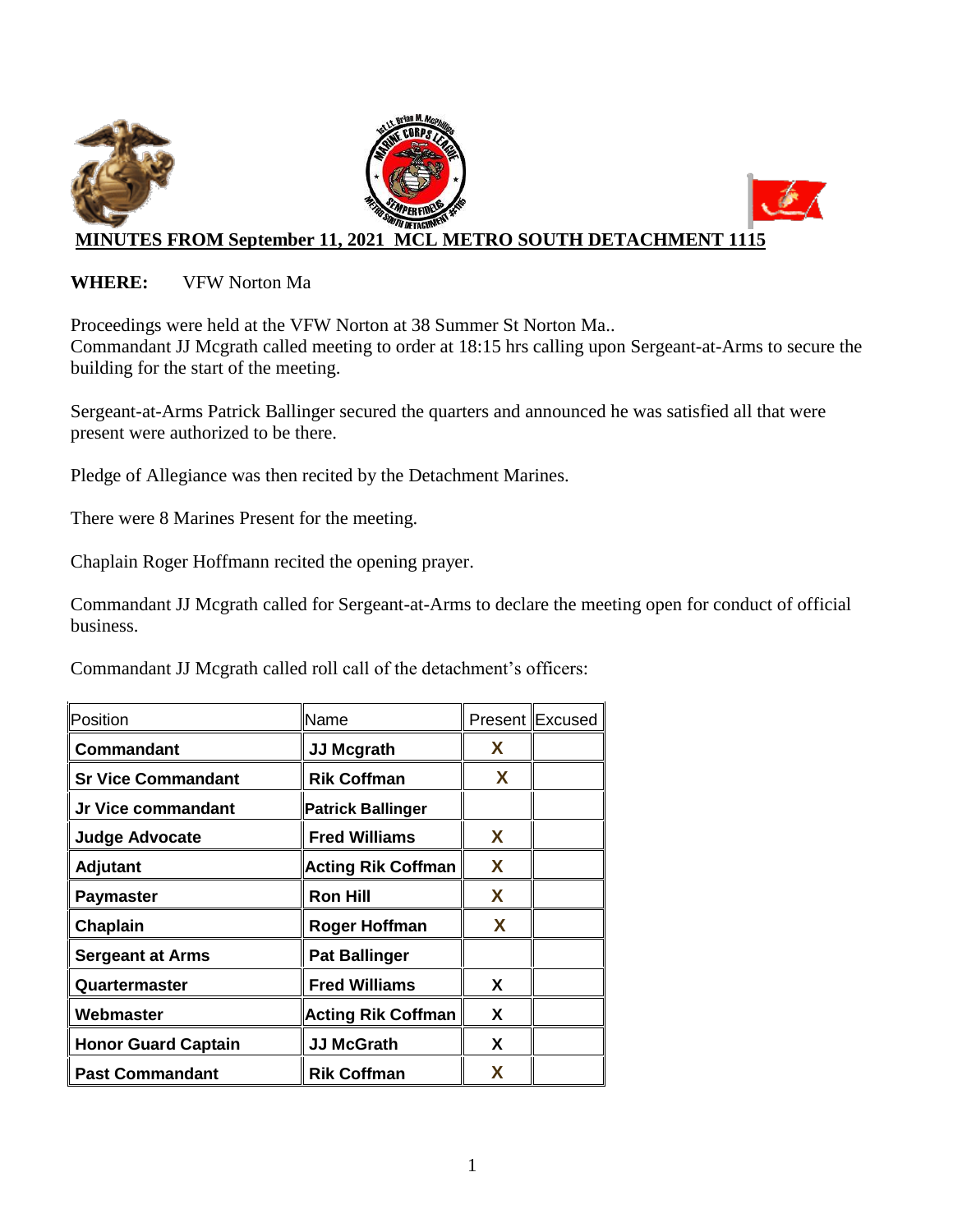# New Members

• No new membersapplications.

## Correspondence 7

- State commandant steps down.
- Seniro Vice acting Commandant.

## Sickness 9

Jim Long and Jim Leonard doing well.

## Reports 6, 8, 10

.

- Minutes available for June 2 2021, motion made to accept, seconded and passed
- Paymaster report available, balance \$2,974.42.
- Chaplain mentioned rituals and honors.

### **OLD BUSINESS: Standing committees 11/12:**

#### HONOR GUARD

• Report made by Roger/JJ.

### QUARTERNASTER

• Report made by Fred

#### Birthday Ball

• No action on ball at this point, options available.

#### **Scholarship**

• Brendan Cross sends thank you card.

#### Fund Raiser

- November  $5<sup>th</sup>$  annual car show, \$300 needed for beverages, motion made and passed
- Marine roses at super market to be determined

### **UNFINISHED BUSINESS 13:**